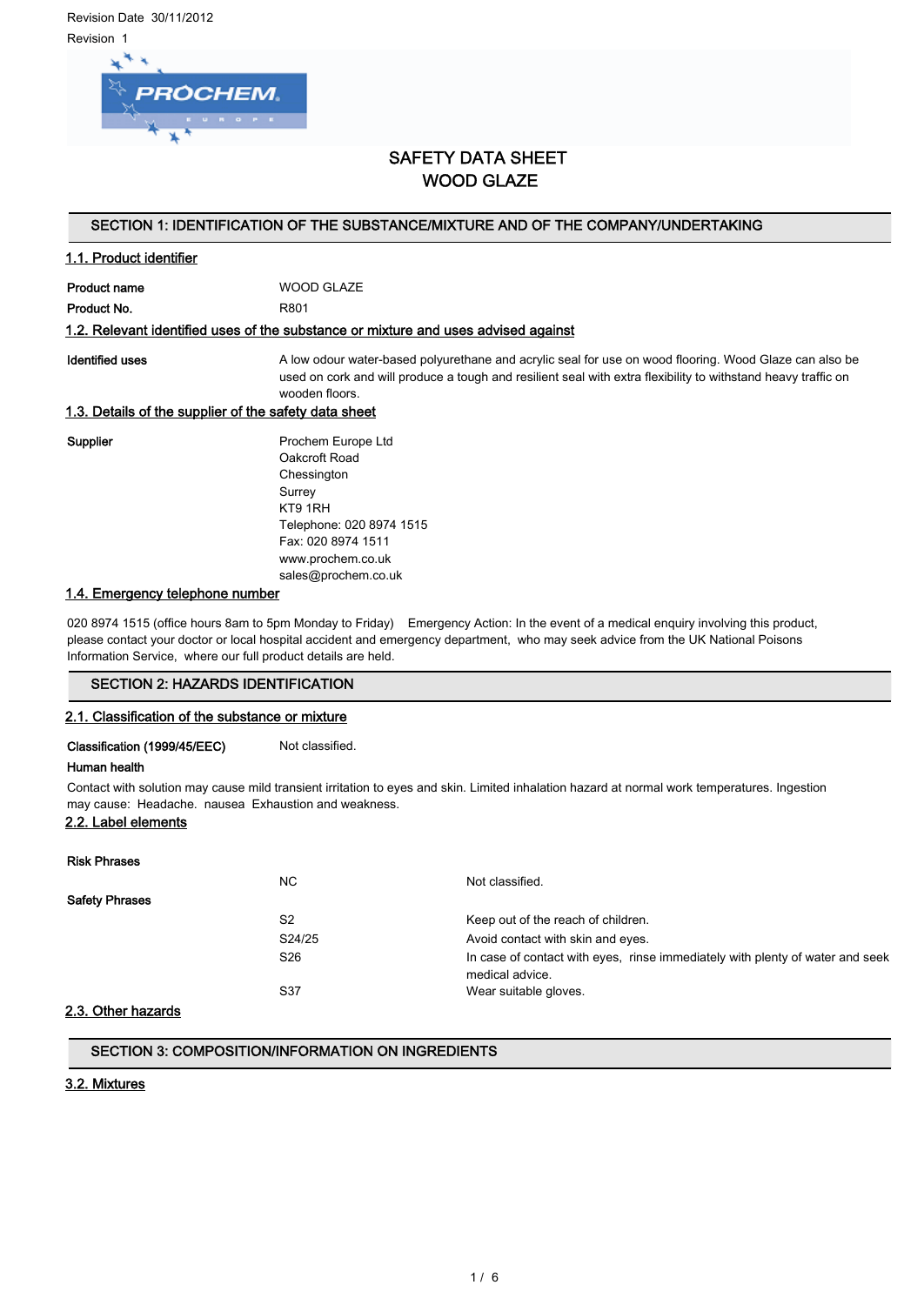# (2-METHOXYMETHYLETHOXY)PROPANOL **1999 of the contract of the contract of the contract of the contract of the contract of the contract of the contract of the contract of the contract of the contract of the contract of the c** CAS-No.: 34590-94-8 EC No.: 252-104-2 Classification (67/548/EEC) Not classified. Classification (EC 1272/2008) Not classified.

The Full Text for all R-Phrases and Hazard Statements are Displayed in Section 16.

# SECTION 4: FIRST AID MEASURES

## 4.1. Description of first aid measures

#### Inhalation

Move into fresh air and keep at rest. Get medical attention if any discomfort continues.

#### Ingestion

Do not induce vomiting. Immediately rinse mouth and drink plenty of water (200-300 ml). Do not give victim anything to drink if they are unconscious. Get medical attention.

#### Skin contact

Remove contaminated clothing. Wash the skin immediately with soap and water. Get medical attention if irritation persists after washing.

## Eye contact

Immediately flush with plenty of water for up to 15 minutes. Remove any contact lenses and open eyes wide apart. Get medical attention.

#### 4.2. Most important symptoms and effects, both acute and delayed

#### Skin contact

Prolonged or repeated exposure may cause: skin irritation and dermatitis.

#### Eye contact

May cause temporary eye irritation.

# 4.3. Indication of any immediate medical attention and special treatment needed

Treat Symptomatically.

### SECTION 5: FIREFIGHTING MEASURES

#### 5.1. Extinguishing media

#### Extinguishing media

This product is not flammable. Use fire-extinguishing media appropriate for surrounding materials. Water spray, dry powder or carbon dioxide.

#### 5.2. Special hazards arising from the substance or mixture

#### Hazardous combustion products

Thermal decomposition or combustion may liberate carbon oxides and other toxic gases or vapours. Nitrogen oxide.

#### Unusual Fire & Explosion Hazards

No unusual fire or explosion hazards noted.

## 5.3. Advice for firefighters

#### Protective equipment for fire-fighters

Self contained breathing apparatus and full protective clothing must be worn in case of fire.

#### SECTION 6: ACCIDENTAL RELEASE MEASURES

#### 6.1. Personal precautions, protective equipment and emergency procedures

Wear protective clothing as described in Section 8 of this safety data sheet. In case of spills, beware of slippery floors and surfaces. Wear rubber shoes with anti-slip soles.

#### 6.2. Environmental precautions

Do not discharge into drains, water courses or onto the ground.

#### 6.3. Methods and material for containment and cleaning up

Collect with absorbent, non-combustible material into suitable containers. Dispose of waste and residues in accordance with local authority requirements.

#### 6.4. Reference to other sections

For personal protection, see section 8. For waste disposal, see section 13.

#### SECTION 7: HANDLING AND STORAGE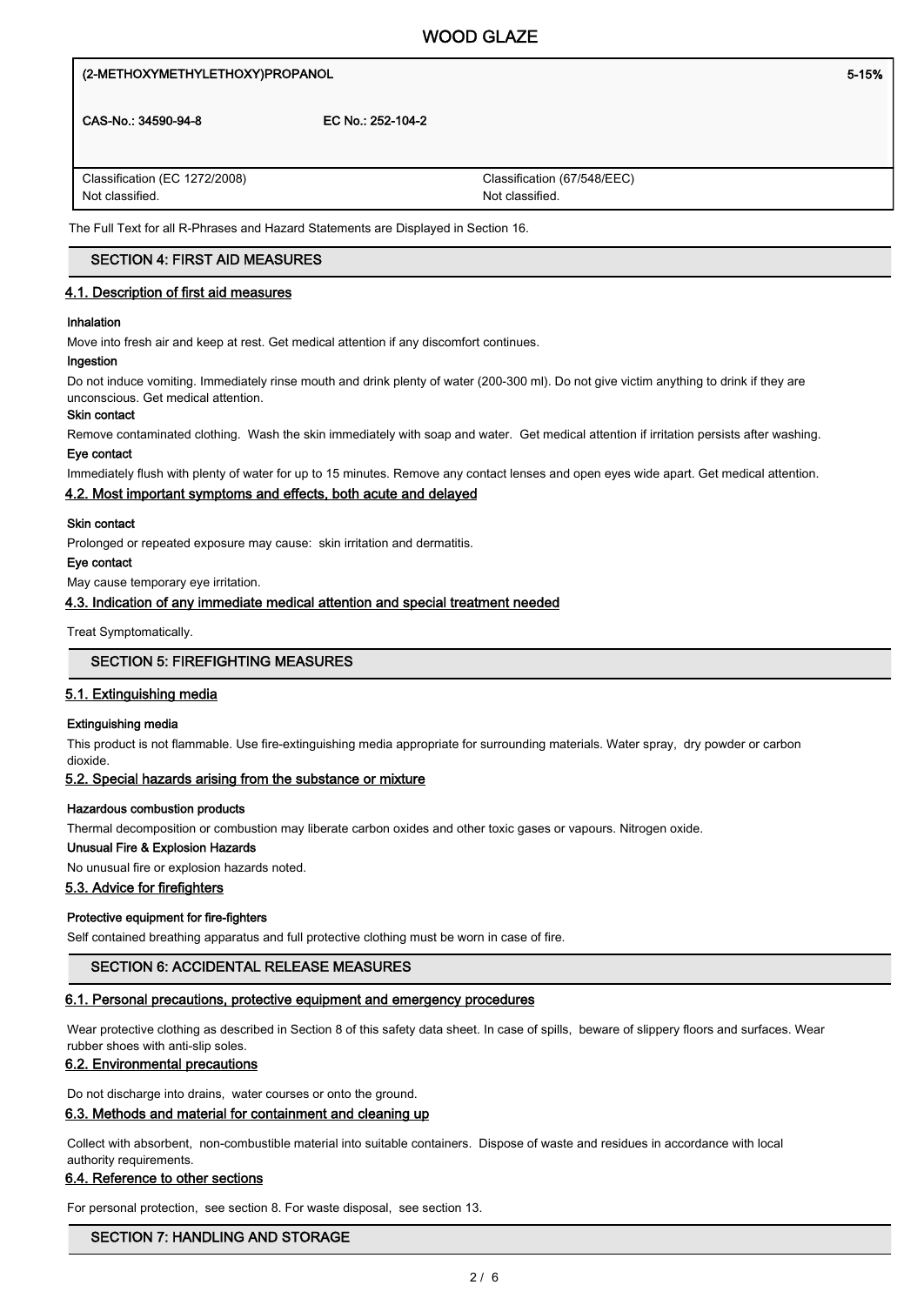# WOOD GLAZE

# 7.1. Precautions for safe handling

Wear protective clothing as described in Section 8 of this safety data sheet. Wash hands after handling. Wash contaminated clothing before reuse. Do not eat, drink or smoke when using the product.

# 7.2. Conditions for safe storage, including any incompatibilities

Keep out of the reach of children. Store in closed original container at temperatures between 5°C and 30°C. Store away from: Oxidising material.

# 7.3. Specific end use(s)

The identified uses for this product are detailed in Section 1.2.

# SECTION 8: EXPOSURE CONTROLS/PERSONAL PROTECTION

# 8.1. Control parameters

| Name                             | <b>STD</b> | TWA - 8 Hrs |           | STEL - 15 Min |  | <b>Notes</b> |
|----------------------------------|------------|-------------|-----------|---------------|--|--------------|
| I(2-METHOXYMETHYLETHOXY)PROPANOL | <b>WEL</b> | $150$ ppm   | 308 mg/m3 |               |  | Sk           |

WEL = Workplace Exposure Limit.

Sk = Can be absorbed through skin.

### 8.2. Exposure controls

#### Protective equipment



#### Engineering measures

Provide adequate ventilation.

#### Respiratory equipment

Not required in normal use. For situations where recommended exposure limits may be exceeded or where there is a risk of inhalation of fine spray mists, a suitable respirator face mask is recommended.

#### Hand protection

Nitrile gloves are recommended. Protective gloves should be inspected for wear before use and replaced regularly in accordance with the manufacturers specifications.

#### Eye protection

Side shield safety glasses are recommended when handling concentrate or during spray application.

#### Hygiene measures

Wash hands after handling. Wash contaminated clothing before reuse. Do not eat, drink or smoke when using the product.

# SECTION 9: PHYSICAL AND CHEMICAL PROPERTIES

#### 9.1. Information on basic physical and chemical properties

| Appearance                              | Liquid            |
|-----------------------------------------|-------------------|
| Colour                                  | White.            |
| Odour                                   | Acrylic.          |
| Solubility                              | Soluble in water. |
| Initial boiling point and boiling range | $100^{\circ}$ C   |
| Relative density                        | 1.027             |
| Vapour density (air=1)                  |                   |
| Not determined.                         |                   |
| Vapour pressure                         |                   |
| Not determined.                         |                   |
| <b>Evaporation rate</b>                 |                   |
| Not determined.                         |                   |
| pH-Value, Conc. Solution                | 8.6               |
| pH-Value, Diluted Solution              |                   |
| Not applicable.                         |                   |
| Viscosity                               |                   |
| Not determined.                         |                   |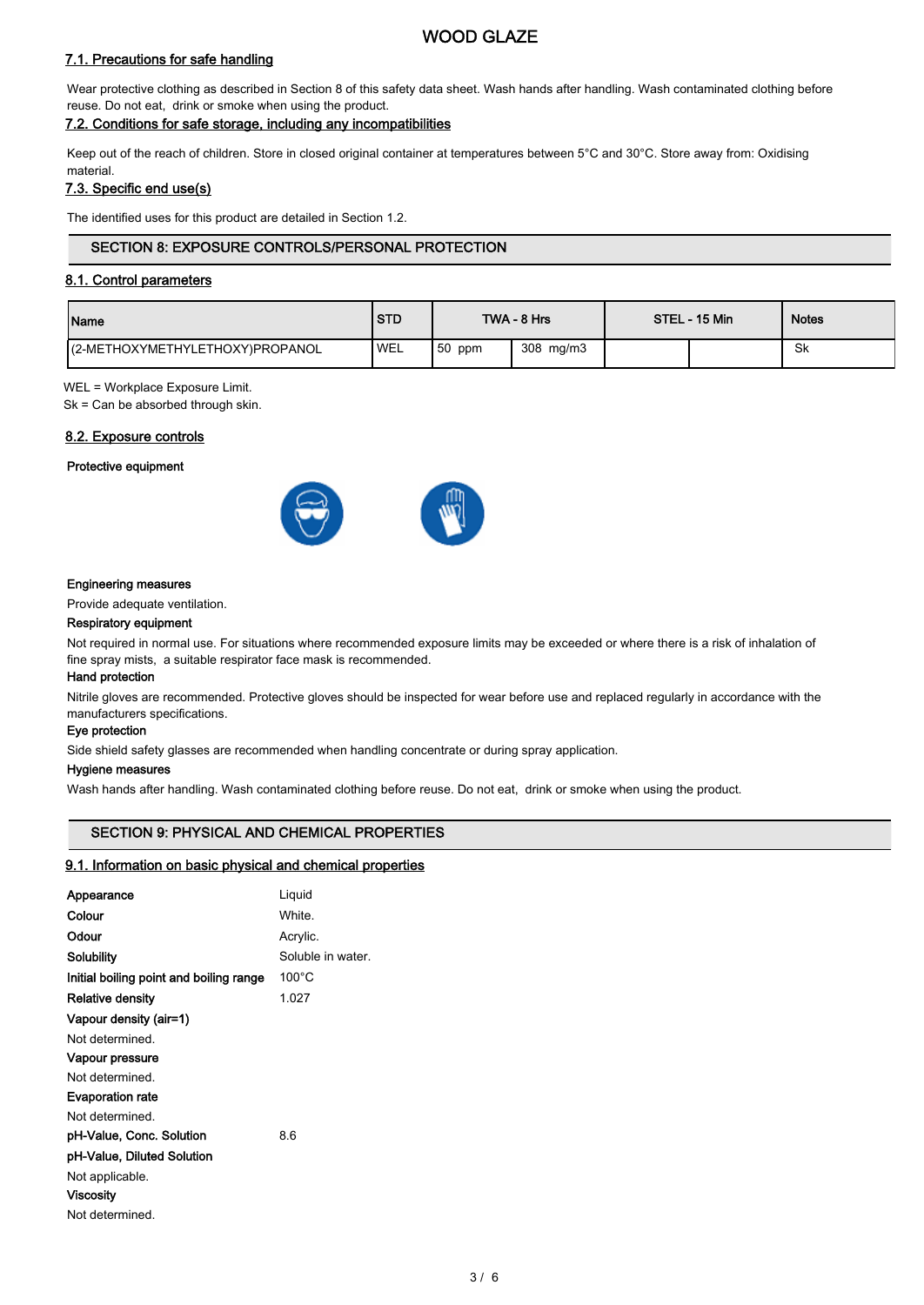# WOOD GLAZE

#### Flash point

Not applicable. Flammability Limit - Lower(%)

Not applicable.

Partition Coefficient (N-Octanol/Water)

Not determined.

Explosive properties

Not applicable.

Oxidising properties

Not applicable.

9.2. Other information

None.

# SECTION 10: STABILITY AND REACTIVITY

# 10.1. Reactivity

There are no known reactivity hazards associated with this product.

# 10.2. Chemical stability

Stable under normal temperature conditions and recommended use.

## 10.3. Possibility of hazardous reactions

Not determined.

# 10.4. Conditions to avoid

Store in closed original container at temperatures between 5°C and 30°C. Protect from freezing and direct sunlight.

#### 10.5. Incompatible materials

### Materials To Avoid

Strong oxidising substances. Strong acids. Aldehydes. Epoxides.

#### 10.6. Hazardous decomposition products

Thermal decomposition or combustion may liberate carbon oxides and other toxic gases or vapours. Nitrogen oxide.

# SECTION 11: TOXICOLOGICAL INFORMATION

# 11.1. Information on toxicological effects

#### Acute toxicity:

Inhalation: Excessive exposure may cause respiratory irritation and/or temporary central nervous system effects including dizziness, weakness, fatigue, nausea and headache. Ingestion may cause: Gastrointestinal symptoms, including upset stomach. May be harmful if swallowed.

#### Skin Corrosion/Irritation:

May cause minor irritation on skin contact.

#### Serious eye damage/irritation:

May cause temporary eye irritation.

#### Respiratory or skin sensitisation:

None known.

#### Germ cell mutagenicity:

No effects expected based upon current data.

#### Carcinogenicity:

No effects expected based upon current data.

#### Reproductive Toxicity:

No effects expected based upon current data.

#### Toxicological information on ingredients.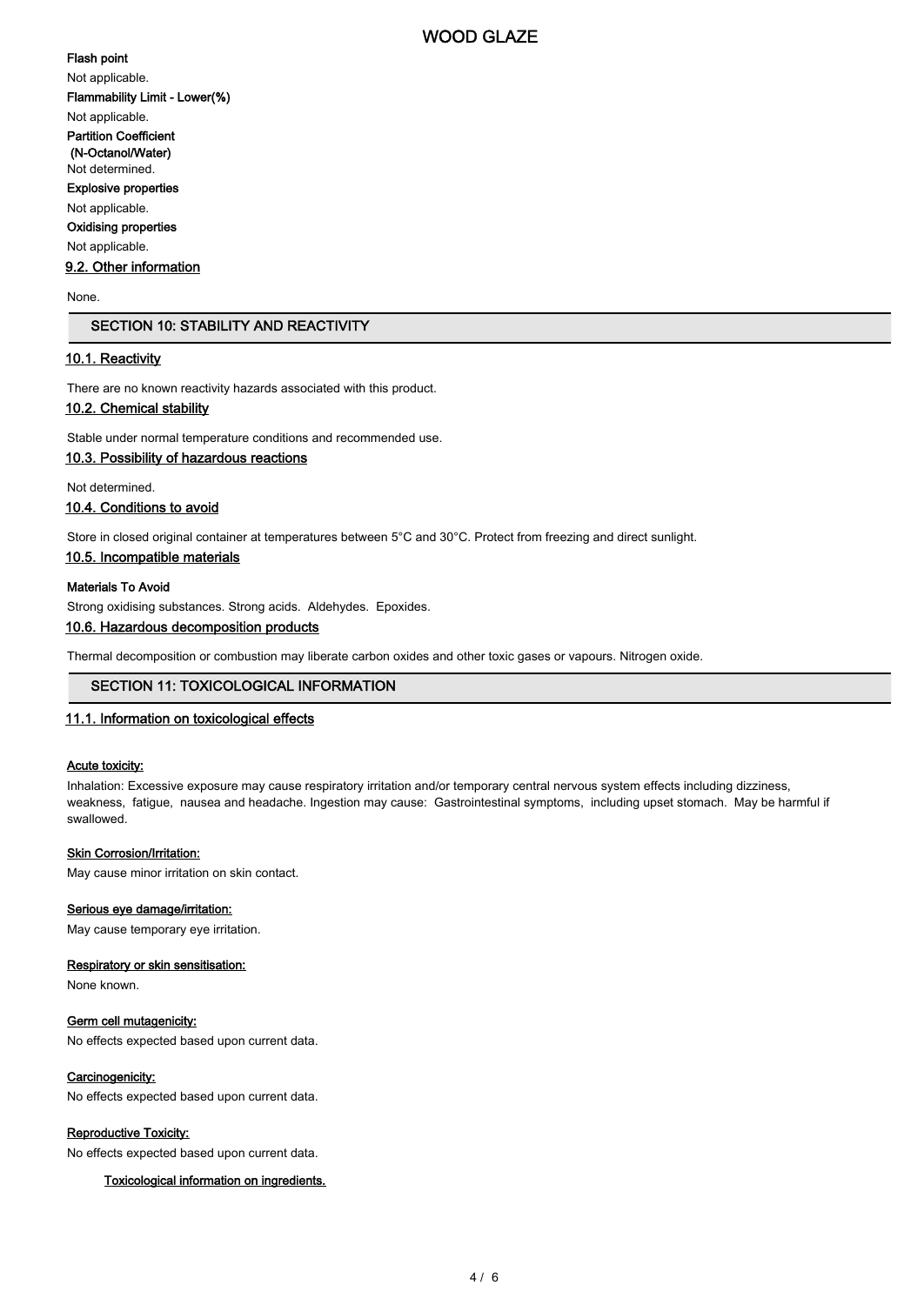# WOOD GLAZE (2-METHOXYMETHYLETHOXY)PROPANOL (CAS: 34590-94-8)

Acute toxicity:

Acute Toxicity (Oral LD50)

5135 mg/kg Rat

# Acute Toxicity (Dermal LD50)

> 20 mg/kg Rabbit

# SECTION 12: ECOLOGICAL INFORMATION

# 12.1. Toxicity

The product components are not classified as environmentally hazardous. However, this does not exclude the possibility that large or frequent spills can have a harmful or damaging effect on the environment.

### Ecological information on ingredients.

#### (2-METHOXYMETHYLETHOXY)PROPANOL (CAS: 34590-94-8)

LC 50, 96 Hrs, Fish mg/l >10000 EC 50, 48 Hrs, Daphnia, mg/l 1919 IC 50, 72 Hrs, Algae, mg/l >969

12.2. Persistence and degradability

### **Degradability**

No data available.

Ecological information on ingredients.

(2-METHOXYMETHYLETHOXY)PROPANOL (CAS: 34590-94-8)

Chemical Oxygen Demand 2.02 12.3. Bioaccumulative potential

Bioaccumulative potential Not known. Partition coefficient Not determined.

# 12.4. Mobility in soil

Mobility: The product is soluble in water.

# 12.5. Results of PBT and vPvB assessment

This product does not contain any PBT or vPvB substances.

# 12.6. Other adverse effects

None known.

# SECTION 13: DISPOSAL CONSIDERATIONS

#### 13.1. Waste treatment methods

Dispose of waste and residues in accordance with local authority requirements. Empty containers should be rinsed with water then crushed and disposed of at legal waste disposal site.

# SECTION 14: TRANSPORT INFORMATION

# 14.1. UN number

Not classified for transportation.